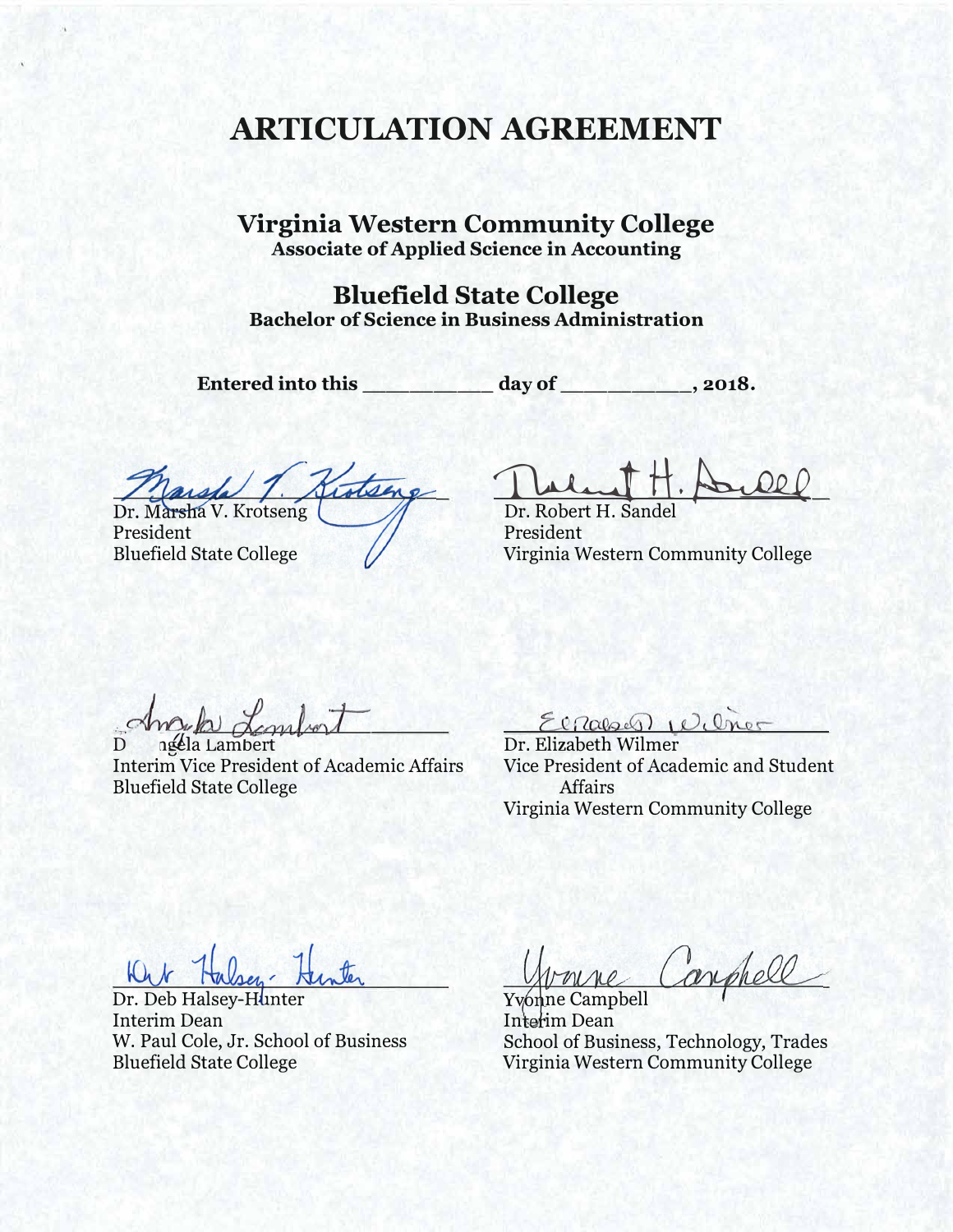# **ARTICULATION AGREEMENT**

#### **Virginia Western Community College Associate of Applied Science in Accounting**

### **Bluefield State College Bachelor of Science in Business Administration**

Bluefield State College (hereafter referred to as BSC), a college located in Bluefield, West Virginia, and Virginia Western Community College (hereafter referred to as VWCC), a community college in Roanoke, Virginia, agree to offer an articulated program leading to the award of a Bachelor of Science degree in Business Administration. They further agree that students from VWCC, through this articulation policy, will be allowed to transfer credits earned for the A.A.S. in Accounting to the award of the B.S. in Business Administration at BSC, as specified in the attached curriculum articulation table. The following general principles guide the operation of this Agreement:

- 1. The program is designed for graduates of the A.A.S. degree in Accounting at VWCC.
- 2. A maximum of 67 credit hours from VWCC will be allowed toward the fulfillment of the 120 credit hours required for the BSC baccalaureate degree in Business Administration.
- 3. The BSC W. Paul Cole, Jr. School of Business standard requiring that 50% of all 300-400 level business courses be completed within the Cole School of Business will apply to students transferring to BSC under this Agreement.
- 4. All courses meeting general education requirements at VWCC will transfer to BSC as general education courses.
- 5. Students must maintain a 2.0 cumulative grade point average in order to transfer.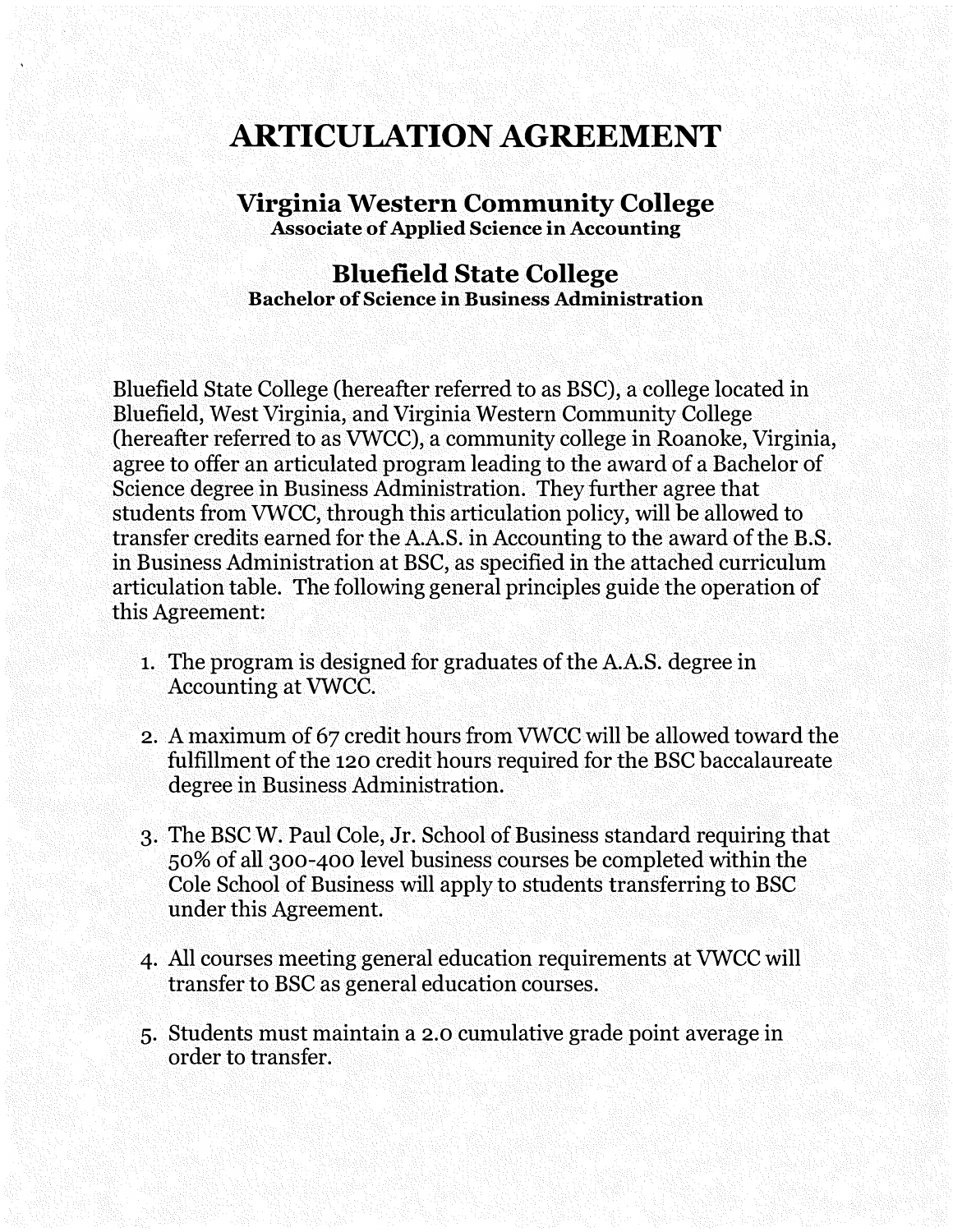- 6. Once the A.A.S. degree in Accounting is completed at VWCC, and the student has been admitted to BSC, the student may commence the B.S. in Business Administration at BSC.
- 7. Any VWCC student who is a Virginia resident and completes the VWCC A.A.S. in Accounting with a 3.0 or above cumulative grade point average will be granted an academic scholarship by BSC to reduce their tuition and fees to the West Virginia in-state rate for tuition and fees.
- 8. Any VWCC student who is a Virginia resident and completes the VWCC A.A.S. in Accounting with a [2.00-2.99](https://2.00-2.99) cumulative grade point average will pay the Metro Rate at BSC rather than the out-of-state tuition rate.
- 9. VWCC students who have completed the A.A.S. in Accounting will be given every consideration for financial assistance and will be eligible to compete for additional academic scholarships at BSC.
- 10. While VWCC and BSC do not presently have a dual enrollment program, should one be developed in the future, this Agreement will not preclude students from participation, and students may apply for and receive the benefits of dual enrollment. Those students would then be subject to the policies of said program.
- 11. This Agreement becomes effective on the date set forth on the first page of this document. VWCC and BSC agree to publicize this program. They further agree to monitor the performance of this Agreement and to revise it as necessary. The Agreement may be terminated by either party for just cause and after adequate notice to the other. Termination of the Agreement will not affect any students currently enrolled at VWCC in the A.A.S. in Accounting program at the time of termination, and they shall be able to transfer credits pursuant to this Agreement.